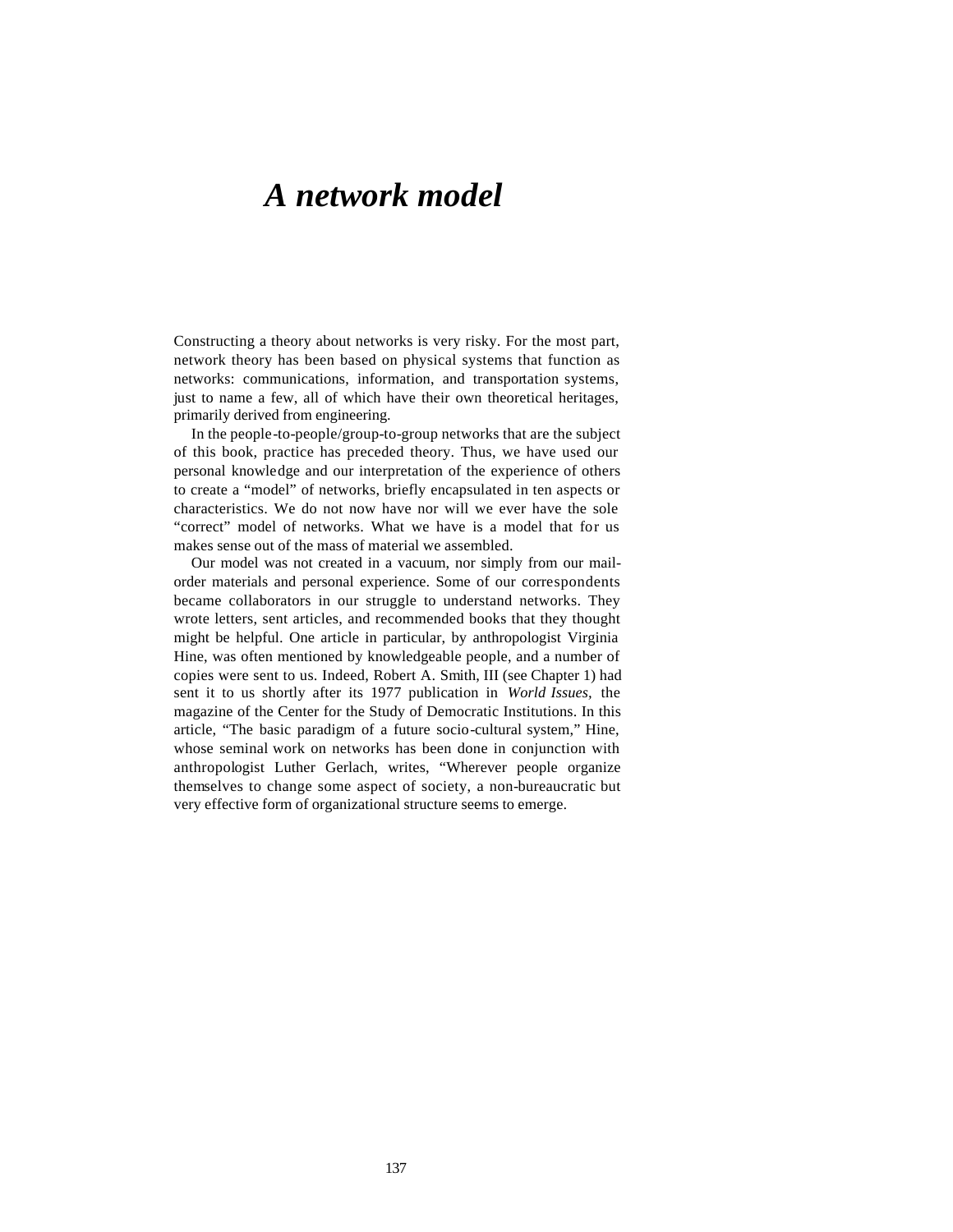We called the type of structure we were observing a 'segmented polycephalous network.'"

In four breathtaking pages, Hine identifies three essential qualities of networks. They are (1) *segmented,* "composed of autonomous segments which are organizationally self-sufficient." Networks are (2) *decentralized,* connected by horizontal linkages such as overlapping membership and mobile leadership. And networks are held together through a fabric of (3) *shared values* and unifying ideas, an "ideological bond" that, in Hine's view, is the most important network characteristic. Shared values hold the decentralized segments of a network together in a dynamic pattern of interaction.

Challenging the assumption that bureaucracy and hierarchy are the only viable forms of organization for large numbers of people, Hine points to networks as another, and in many cases a more appropriate, form of large-scale organization. From her outpost on the social frontier, Hine sees networks growing most vigorously at the extreme ends of the scales of power and influence. Networks, she says, are emerging both among the global elite and the powerless everywhere.

If this model has any validity, the organizational structure of the future is already being created by the most as well as the least powerful. It is very clear, however, that the ideologies which inform [networks] at the two levels are diametrically opposed.

In this chapter we present a network model. Our ten-point model may be viewed as simply an extension of the Gerlach/Hine three-point model. We see the same network phenomena that they see, and that many others see. We suspect that most people will find that many of the network characteristics discussed here fit with their own images and ideas about networking.

Our model of networks consists of ten characteristics, five of which describe a network's structure and five of which describe a network's process.'

| <i>Structure</i> | <i>Process</i>   |
|------------------|------------------|
| Holons           | Relationships    |
| Levels           | <b>Fuzziness</b> |
| Decentralized    | Nodes and Links  |
| Fly-eyed         | Me and We        |
| Polycephalous    | Values           |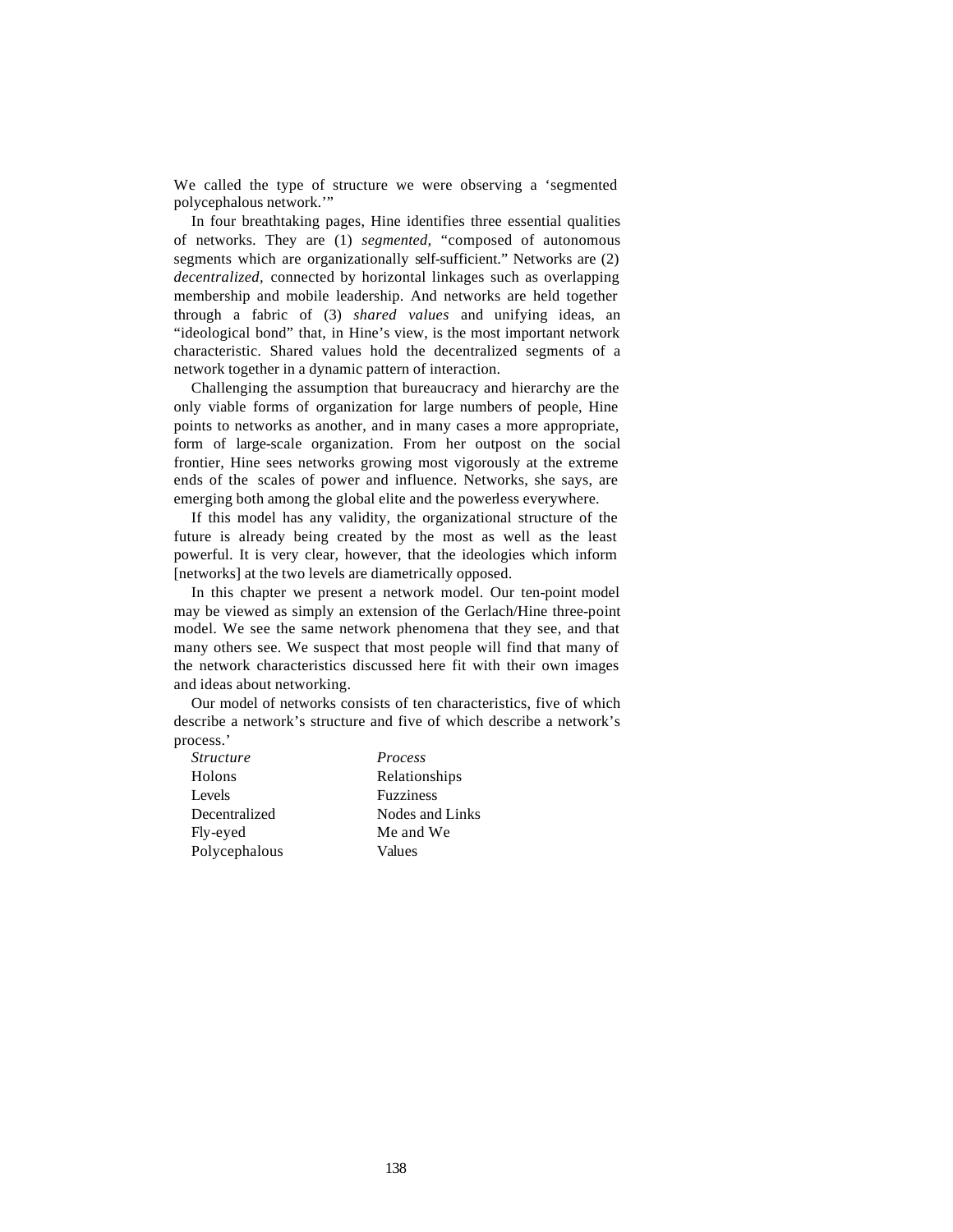Each of the ten attributes represents one significant idea about networks and networking; all networks reflect at least one, if not several, of these aspects or characteristics. For us, the overall concept of networks includes all ten ideas working together, creating one general pattern that distinguishes networks from other types of organizations. In our minds, these concepts overlap and interweave into what Bateson called "a pattern that connects."

#### *The structure of networks*

# (1) Holons

All of life is made up of "whole" things that are also "part" of something else. A network is both a *whole* in and of itself, and a *part* of something larger than itself. A network participant is both a whole in and of it/him/herself and part of something larger—namely,, a network. We use the word coined by Arthur Koestler, "holon," meaning wholepart, to describe this interconnected attribute of the world around us.

Life abounds with examples of holons. A person is both a whole individual *and* a part of a family. A family is a whole social unit of relatives *and* a part of a community. A community is a whole collection of individuals and families *and* a part of a country and a world. A person as a whole is also a macro-universe of his/her own, structured in another sequence of holons: a whole body is an integration of many organ parts, human organs are wholes made up of cellular parts, and cells are wholes made up of molecular and atomic parts.

In networks of individuals, people are parts who are recognized as self-sufficient wholes capable of autonomous functioning. At the same time, a person participates—literally, "takes part"—in the "wholeness" of the network that arises from the work of many people. The same concept applies to networks that link groups and organizations: each group is respected for its integrity and independent activities as a whole, while simultaneously being integrated as a part into the larger whole of the network. Judy Norsigian, for example, is a unique person who participates in the Boston Women's Health Book Collective. The Collective, in turn, is a part of the National Women's Health Network, composed of groups and individuals.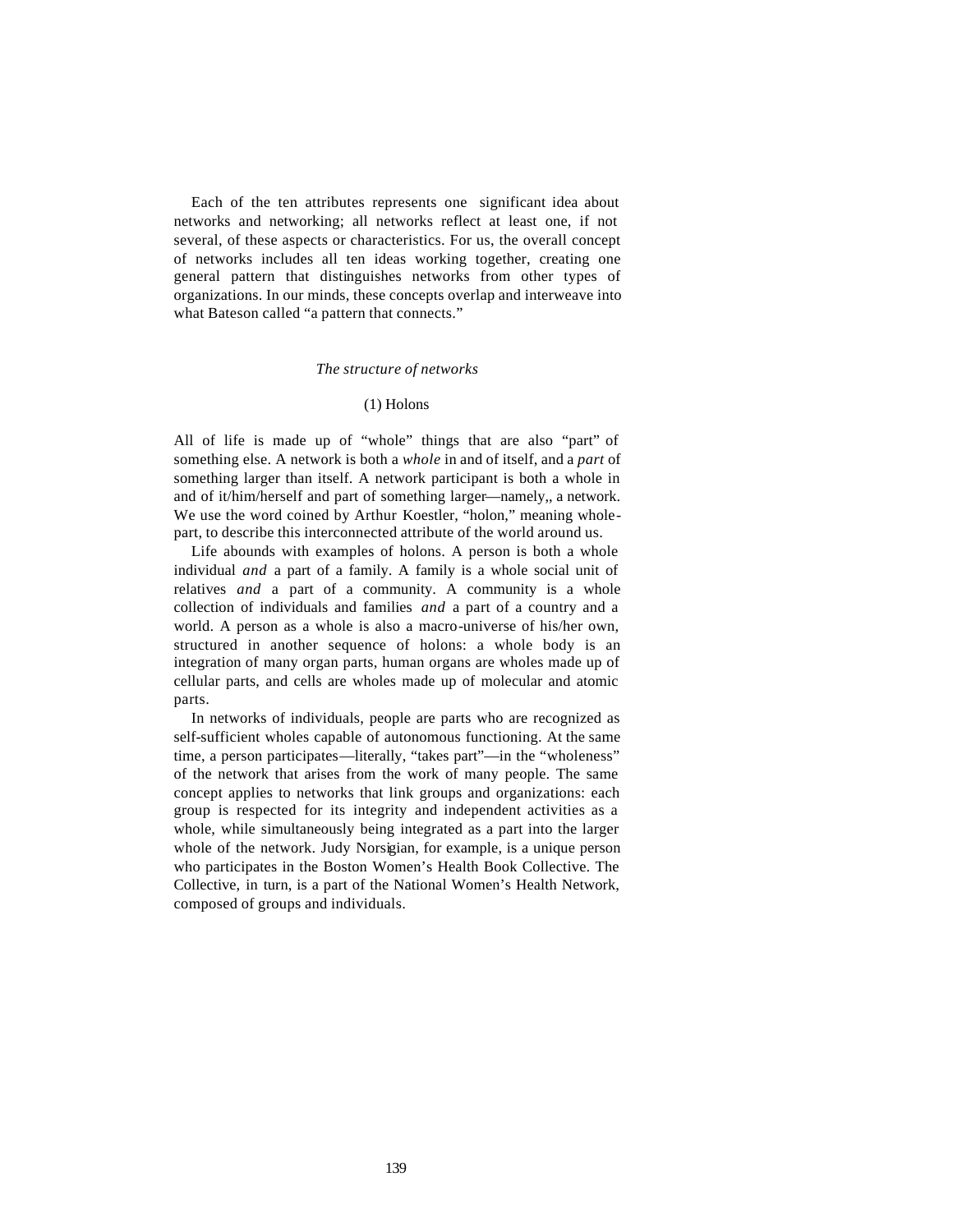Virginia Hine uses the word *segmentation* to refer to the holon nature of networks. Describing a network as "a badly knotted fishnet", a web of links between self-reliant nodes, Hine considers segmentation to be one of the three key characteristics of a network. It is precisely this attribute of self-sustaining parts that gives the network form its remarkable resiliency and its adaptability to stress. Segmentation explains why, for example, underground political movements are so difficult to suppress. Squashing one node does little to impair the effectiveness of the net as a whole.

The independence of holons in networks contrasts sharply with the standardized, synchronized, and precisely fitted parts of a bureaucracy that become more dependent as specialization and size increase. For example, while a person like Judy Norsigian can testify at a public health hearing without obtaining ''clearance'' from any "higher authority," an employee of a health insurance company does not enjoy such autonomy. Of course, no one in a network can be totally selfreliant, and, indeed, a network arises out of needs and visions that cannot be fulfilled in isolation. But by attributing respect to its own parts and supporting the independence of its participants, a network is encouraged to recognize the qualities of autonomy and interdependence at all levels of social interaction.

Because it treats its participants with respect, a network as a whole expects its voice to be treated with respect as it plays a part in a larger whole. Ultimately, the meaning of networks always comes back to people. The principle of holons, of autonomy and respect for participants, is fundamentally a respect for people, a respect for one another's individuality and potential contribution to the whole.

#### (2) Levels

While networks are not hierarchies, they do reflect the pattern of levels. Just as everything is a holon, so does everything reflect the pattern of levels. A whole is one level and a part is another level. In the same way as atoms, molecules, cells, organs, and organisms are all levels within levels, so are people, groups, organizations and societies levels within levels.

Levels are a useful tool for organizing complex structures, one we use every day to describe the world around us. Governments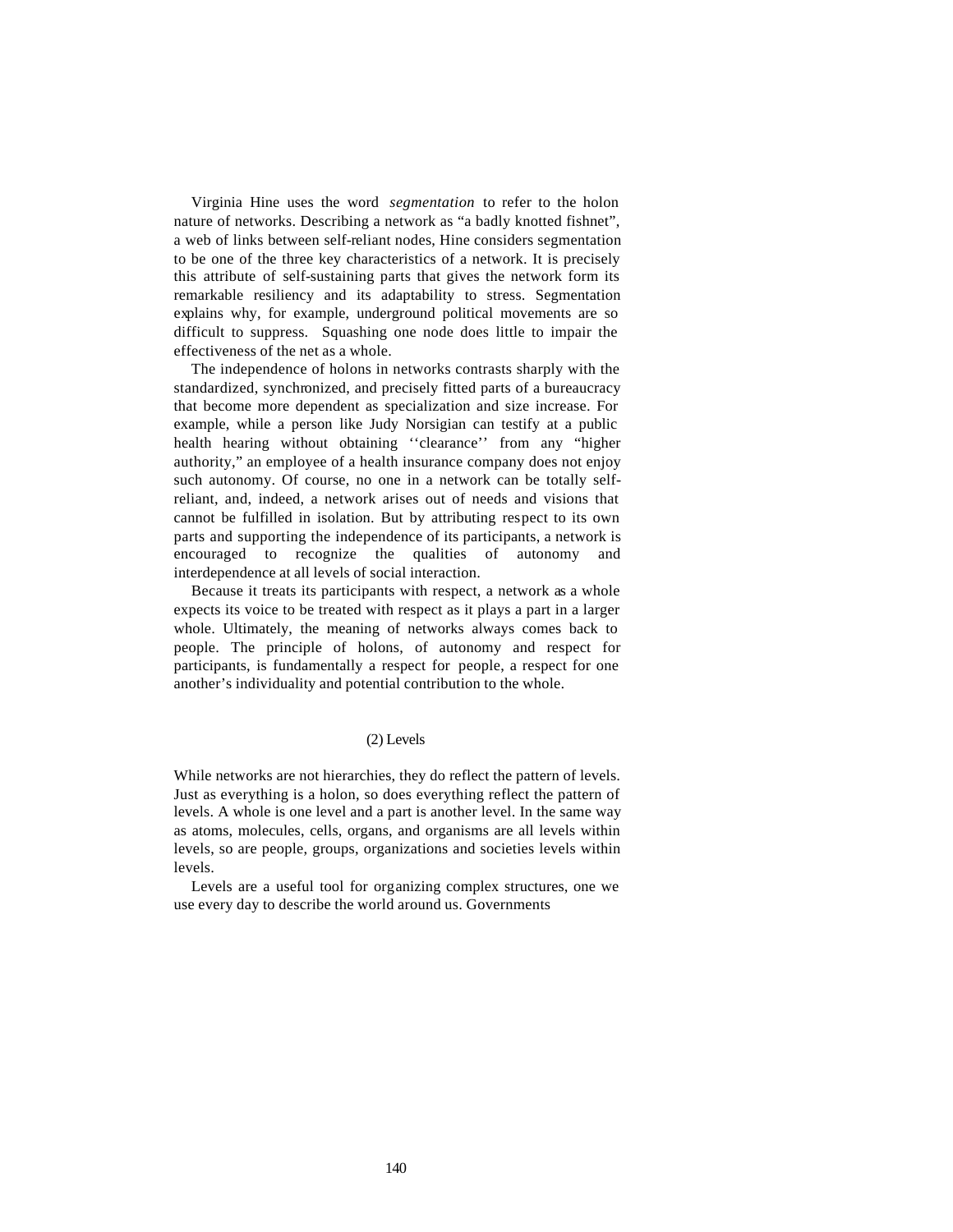operate at the local, state and national levels. Currency is composed of levels of values—cents in dimes in dollars. Measuring systems are made up of linear levels—inches in feet in miles. Time is counted in levels of seconds making up minutes which count hours in a day. Information systems are invariably organized in levels, from the Dewey Decimal codes at the local library to the parts of our telephone number (area code + local exchange + our phone). Computer hardware (the machine itself) is built up as a series of levels from simple on-off switches to highly complex "hardwired" logic. Computer software (the programs that tell the machine what to do) is designed in levels of increasingly general "languages"— machine languages, assembly languages, "higher" languages such as BASIC and Pascal, support and management utilities, and, finally, customized application procedures.

So, like everything else in the universe, networks are completely caught up in the pattern of levels. Networks are collectives of friends, organizations of members, coalitions of organizations, and alliances of coalitions. Networks form in neighborhoods to deal with community problems, in regions to deal with global problems, in transnational associations to deal with human problems. Networks are formed in every conceivable combination of social levels—from person to humankind.

Virtually every significant issue motivating the development of the networks on the Invisible Planet has to do with the relations between levels of social organization—global, national, regional, state, local, grass-roots, family, individual. Whether the concern is with health care, ecology, energy, economics, power, personal growth, education, or communications, the networking approach invariably involves the rights, responsibilities and interconnections of the many levels of social decision making. Jack Miller, of Anvil Press, expresses the sentiments of many networkers when he says, "We believe that forming networks is simply a natural outgrowth of our commitment to be responsible members of our community, region, nation, and world."

A network is a whole made up of participant parts. In networks comprising individuals, each participant in turn is the hub of a personal network of family, friends, and contacts. Networks are composed of participants who have friends. This indistinct level of informally connected "friends" of participants is a rarely recognized but often crucial level for understanding the astonishing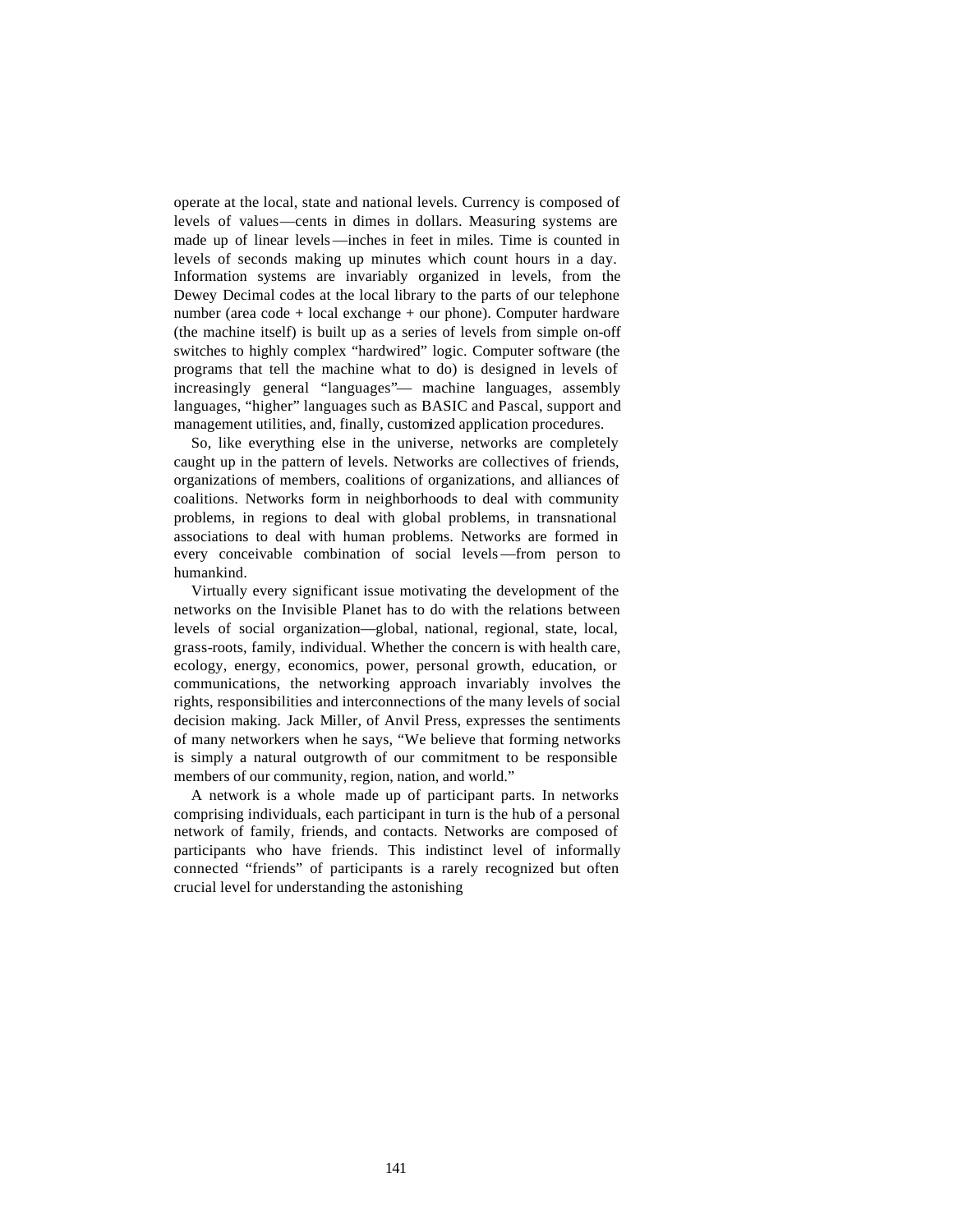growth and influence that a small network might exert in a particular situation—an aspect of networking that politicians understand intuitively. Gerlach and Hine describe this as a process of "face-to-face recruitment along lines of pre-existing positive affect relationships." Hine translates from "social scientific-ese":

Networks expand along these lines not because of media coverage or speeches by charismatic leaders. Too many networkers make the "old age" mistake (a costly one) of thinking they can attract numbers or spread ideas with mailings or flyers, when it is the one-to-one contact that is the basic growth mechanism of a network.

Networks also comprise groups (Gerlach and Hine define the "basic structure for sociocultural change" as a network made up of groups), and networks themselves may form networks. While new networks opening up new issues might think of themselves as alone in the world, many networks articulate important variations on the same general theme. For example, within the renewable-energy field, one network might concentrate on the whole spectrum of solar power, while another network might concentrate on passive solar devices, while still another network might concentrate on underground homes in the context of passive solar technologies. These networks of a feather often flock together as parts of a loosely seen "metanetwork"—a network of networks.

Like other types of organizations, networks reflect a level pattern. We see networks in terms of four levels: a group of *friends* (level 1) includes people who are *participants* (level 2) in a *network* (level 3) which is part of a larger *metanetwork* (level 4).

For the most part, the networks mentioned in this book are level 3 organizations. That is, these networks have some features of collective identity, including at least (a) a group name and (b) a mailing address. A level 3 network may also be identified by having a telephone number, a logo, stationery, flyers, publications, other media, products, offices, and/or a staff. In some cases, these groups operate in hierarchical fashion, with officers and traditional lines of authority, yet their interaction with other, similar groups makes them *nodes* (see below) in the larger network.

There are, of course, numerous level 2 networks, largely undocumentable, usually having a small membership but none or little of the level 3 group-identity paraphernalia. Examples of these would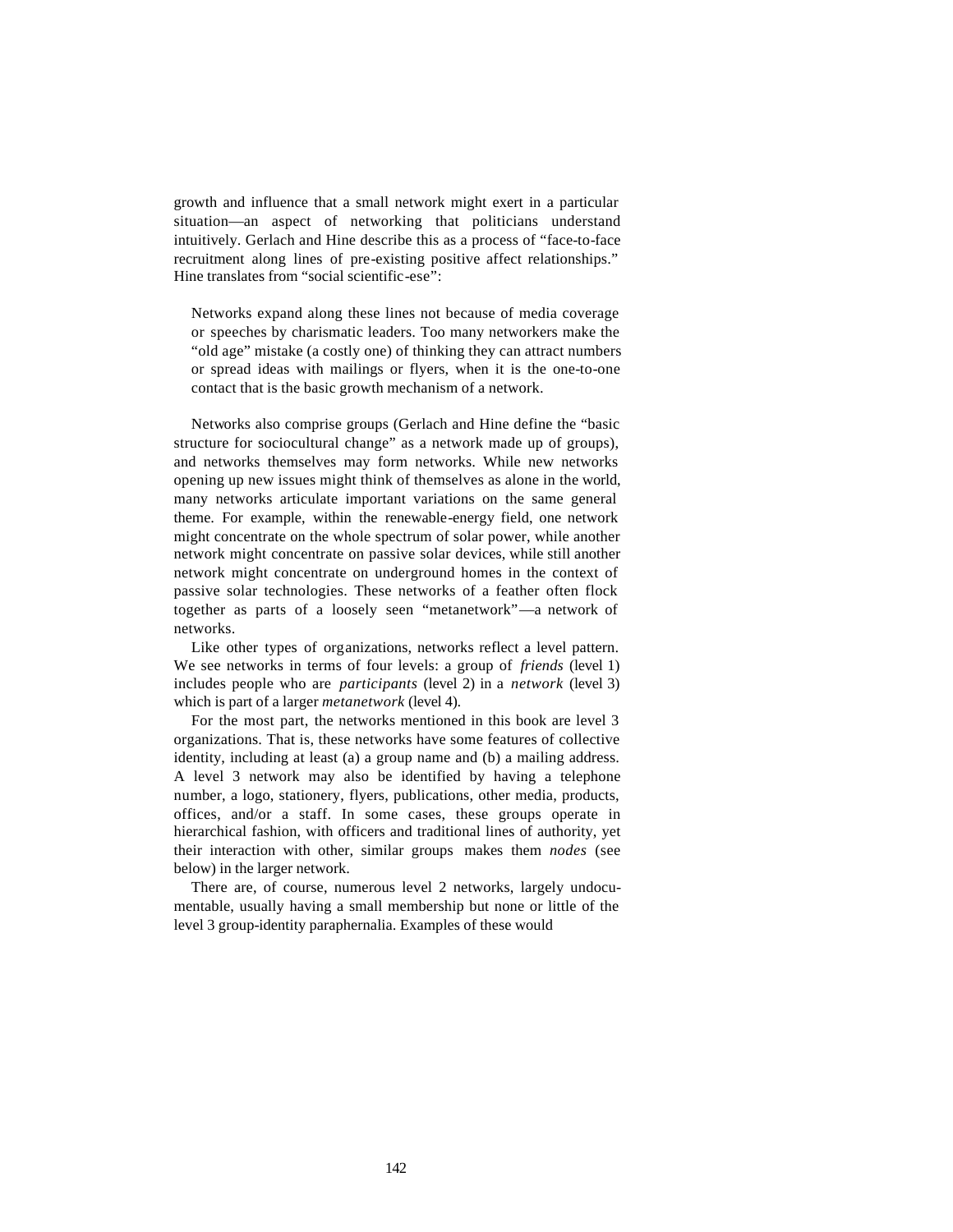be groups of community, business, or professional friends who share experiences and exchange information. As for level 1, personal networks, most of us have a web of relationships that sustain us (or not) in our daily lives.

A few examples in this book are truly level 4 metanetworks, and there are many substantial fragments of metanetworks in most of the areas covered in our survey. It is our view that there is an increasingly choate metanetwork of shared values among all the extremely diverse networks we have identified as parts of an Invisible Planet. Indeed, we hope that by putting such differing groups together we can help communicate the underlying pattern that connects them all and can contribute to the emergence of a globally/ personally concerned metanetwork. The Invisible Planet is a grand metanetwork, a pattern that connects us to a future of hope for ourselves and our children.

# (3) Decentralized

Although networks and bureaucracies both have level structure and are wholes with parts within wholes, networks and bureaucracies differ in how they structure the relationship between the whole and its parts. Bureaucracies tend to bring parts together through *centralized* control and to *maximize* the dependency of parts on the whole. Networks tend to bring parts together under *decentralized* cooperation and to *minimize*  their dependency on the whole. Network parts are dispersed and flexibly connected, whereas bureaucratic parts are concentrated and rigidly connected.

Ideally, the forces of distribution and concentration can work together to maintain healthy parts and growing wholes. But in our time it is the tendency to centralization which has gone too far, and it is the process of decentralization which needs development right now.

The statement of principles by TRANET, the Transnational Network of Appropriate/Alternative Technology, explains why they chose the term "network" to describe their organization.

For governance, "network" implies a non-hierarchical system of equal, independent, self-sustaining members. Unlike a bureaucracy a network is dependent on no one of its parts. No organ performs a specialized task necessary for the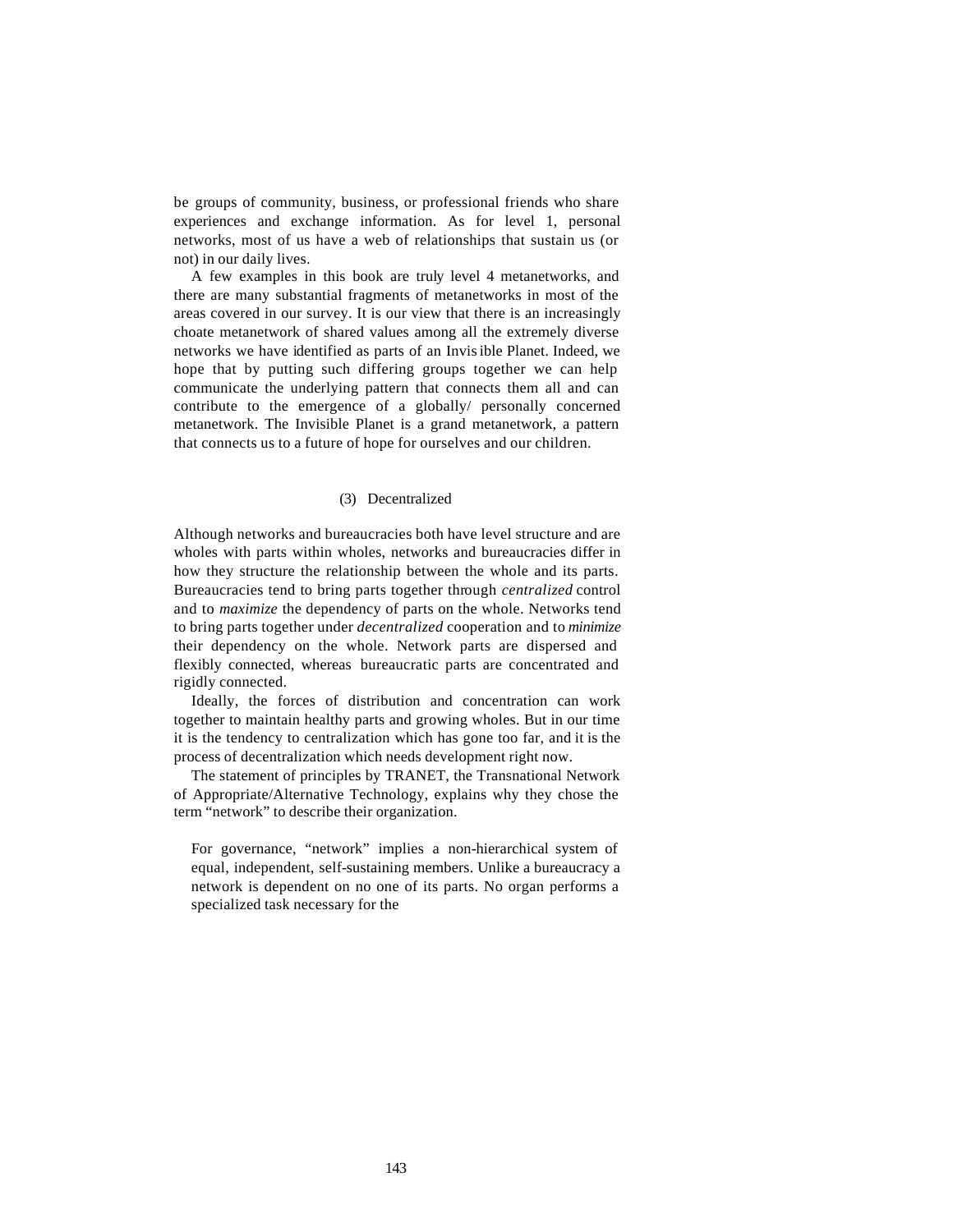function of the whole. A net has no center. It is made up of links between parts. TRANET's role [is] to strengthen these links.... The potentials for the future demand a humanization through decentralization.

TRANET is a whole: there are a name, an office in Rangeley, Maine, a staff, some files, and a vast collective memory bank of personal experience in its chosen field, appropriate technology (AT). Organizationally, TRANET resembles many of its member groups. Within the network, TRANET's role is not control but facilitation. Whereas a bureaucracy invariably has a controlling organ that serves as a decision maker, TRANET and other network hubs function to facilitate cooperative decision making.

A simple mental test can be used to judge whether a particular organization is predominately centralized or decentralized. Just remove the individual or group that functions for the whole.

Imagine TRANET vanishing overnight. The international AT movement would certainly not collapse, nor would any of TRANET's members, although they would likely be somewhat inconvenienced and considerably saddened that a trusted channel of global communication had disappeared. Shortly thereafter, however, another international AT clearinghouse would certainly spring up, or perhaps several, particularly if TRANET happened to explode from internal dissension over goals and means.

By contrast, mentally remove "command central" from an industrial-age institution. The likely result is either paralysis or disintegration, or both. Imagine a bureaucratic army with its headquarters blown away: a helpless, headless, fragmenting giant. Now remember how many times United States aircraft "destroyed" the guerrilla headquarters of the "Viet Cong." The jungle network endured, and won.

According to the Gerlach/Hine model, decentralization is the second major characteristic of networks, a concept that incorporates cooperation with independence. Networks strive for decentralization at every level, an idea that reflects a respect for the integrity and responsibility of people, each and every one of us. In networks, the world now has many experiments in new forms of democratic cooperation.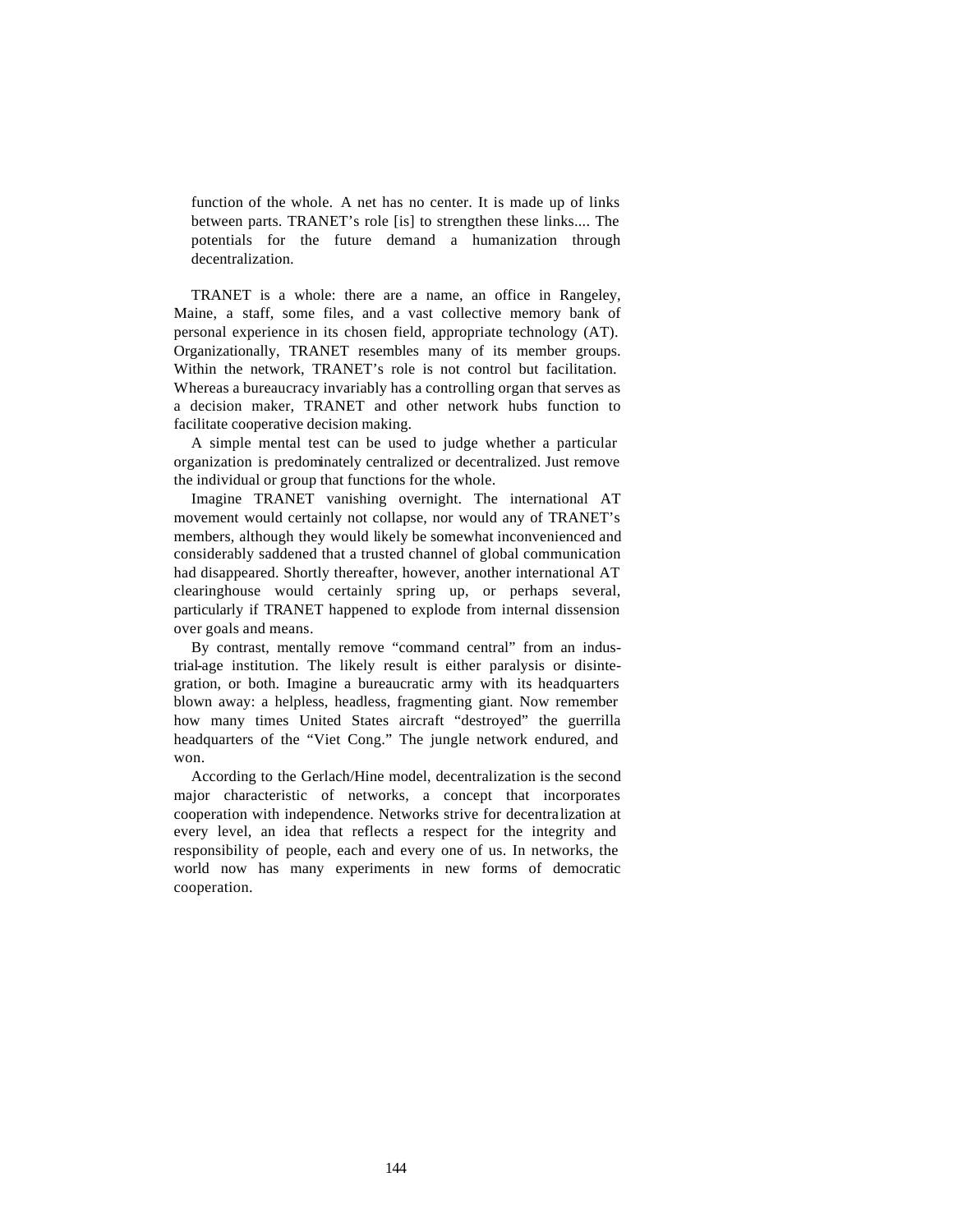#### (4) Fly-eyed

Like the fly whose ''one'' eye comprises thousands of individual eyes, networks "see" through many perspectives, although the unknowing observer may think they have only one point of view.

At times, a network seems to "see" with one eye and "speak" with one voice, testifying to consensus around an idea or a strategy. Such moments of unanimity are important, because they often reveal the essential common values and bonds that explain the unity among the diversity of network viewpoints.

At other times, a network may appear to be a babble of disconnected concerns and interests, or an arena of internecine warfare. Hine calls this trait "the 'fission-fusion' characteristic that confuses observers and leads the bureaucratically minded to see networks as 'lacking' in organization." Networks not only tend to put up with disagreement, in many ways they depend upon it. The forthright independence of the members keeps the network as a whole from being dominated by any single node. Hine writes that while it is a shared vision that keeps a network together, "it is the conflicting concepts of goals-means that prevent any one segment from taking permanent control over all the others."

Reflecting a structure that requires relatively few people in authority, hierarchies are governed by rigid rules and codes, while bureaucracies keep order through standards and policies. The idea that there could be, or ought to be, one "correct" viewpoint, one authority who "knows best," is certainly consistent with the old-time physics, as well as the old-time religion. But just as the priestly ruler, from whom the word hierarchy is taken, is rapidly receding into history, so is the idea that there is *only one right* point of view.

Where once, BE (before Einstein), educated folk knew for sure that the universe was governed by absolutes of space and time, right and wrong, now we all slip and slide around in a universe of relatives. Einstein shook off the blinders of his schooling in Newtonian mechanics and saw differently. He saw that the meaning of distance, speed and time vary depending on your perspective.

Until the great triumphs of Copernicus, Kepler and Galileo, the conventional Western wisdom had been that the earth was the center of the universe. Everything else in the heavens was explained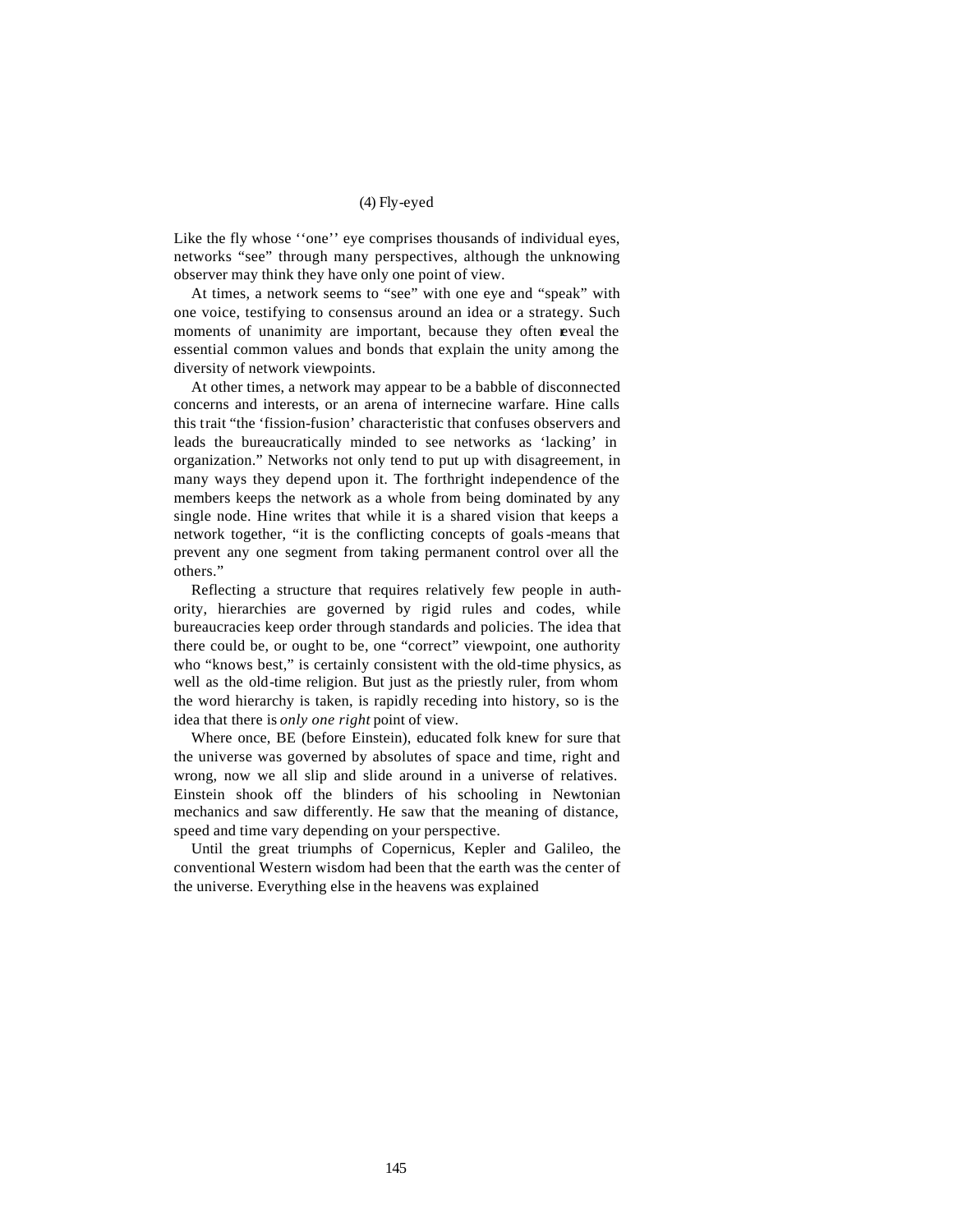from our God-given position on terra firma. Early scientists inaugurated a new age of humankind by establishing the sun as the "correct" and "true" center of at least our local heavens. Now even that view is seen as only one of many. The solar system may be understood with a point of reference on the sun, the earth, Pluto, the moon, an orbiting space station, or the star Alpha Centauri. All are valid perspectives.

The many perspectives of a network derive from the autonomy of its members. All have their own turf and agendas, yet they cooperate in the network because they also have some common values and visions. Just as the many points of reference of Einstein's universe are bound together by universal patterns of energy (such as the speed of light), so the many perspectives of a network are bound together by universal patterns of value.

An excellent example of this is manifest in the natural childbirth movement—a loose network of parents, professionals and health-care activists advocating a variety of alternatives to the routine maternity experience. While millions of people associate themselves in some way with the idea of "natural childbirth," sharp differences exist among those who favor medication-free births in the delivery room, those who advocate the use of in-hospital birthing rooms, and those who are working to establish out-of-hospital, freestanding birth centers, all of which are constituencies quite apart from those favoring midwifeattended home births. Although these separate voices disagree as to which strategy will provide the best balance of risk, health and meaningful experience for babies, mothers and fathers, all are in agreement that the high-technology model of childbirth propounded by much of the medical profession must be changed and humanized.

# *(5)* Polycephalous

Networks, like all social organizations, need leadership, whether distributed or centralized. In networks, leadership is "polycephalous," to use Gerlach and Hine's term, which literally means "many-heads." Ideally, all the participants in a network share in the leadership functions by taking responsibility for tasks and viewpoints related to the network as a whole. In practice, for the most part, network leadership is plural and porous.

As we pointed out above in the TRANET example, leadership in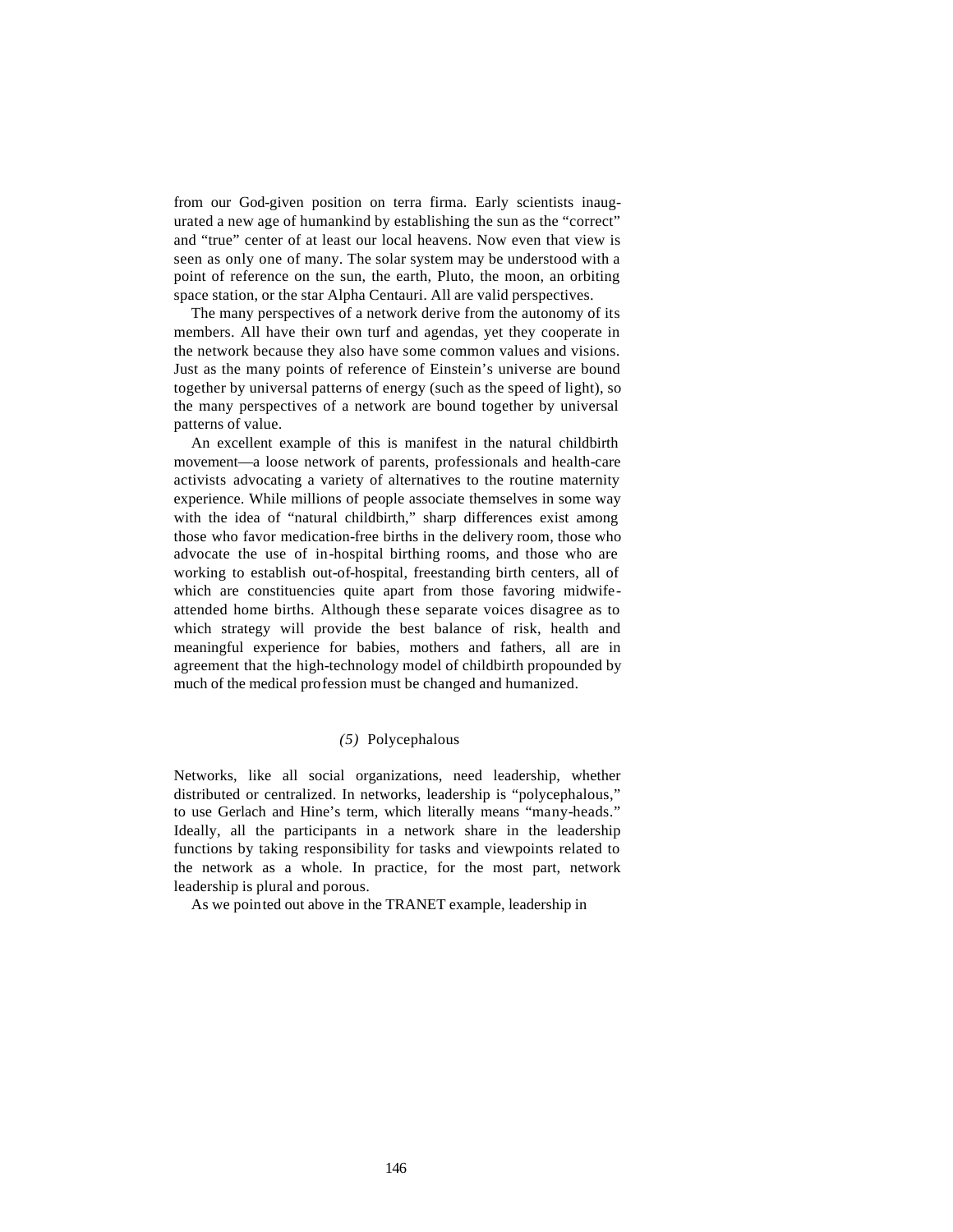a network means facilitation, not control. An obvious and frequent problem that plagues contemporary networks is a confusion and conflict between cooperative leadership and singular control. In a telephone interview with us, James Gordon, a physician and an energetic networker, remarked that the biggest problem in networks is power. Big egos. People losing spirit and falling into factionalism. It is hard, he said, to develop good leaders, and it is harder still to know how to deal with them. Hine comments:

> This factionalism, the ego-prickles of leaders, is one of the principal reasons for the spread of a network. Squabbles between leaders in a network often lead to splits so that two nodes appear in the place of one. I had many instances in my files ... like the "eco-radical" who had a talent for inspiring a one-shot activity and collecting people who would then become a group around his leadership. Invariably, a dispute would arise as he tended to be very authoritarian. The group would fight with him. He would leave in a huff and start something else, leaving a trail of anger/bad vibes behind him but *also* six or eight *viable,* active nodes in the network. Leadership "problems" can be blessings in disguise though they never feel that way at the time.

The issue of leadership, cooperation conflicting with control, is not resolved in networks, as it can never be in any final sense. But in networks, contemporary society has experiments in many-headed leadership to offer as an alternative to the centuries of domination by singular, "top dog" leadership structures.

Polycephalous network leadership is not only cooperative and distributed, Hine points out, but it is also extremely mobile. People who are leaders in one segment of a network can easily serve a facilitating function in another segment of the same network or a different network. A "natural networker," particularly in the younger, "hobo" days, moves around from place to place, entering or starting networks at each stop, relating each new or newly discovered network to the ones encountered before, whether social action or progressive contacts.

The decade-long movement against the American war in Vietnam provides a dramatic example of mobile polycephalous leadership on a massive scale. Leadership sprouted everywhere, appearing and disappearing, incessantly moving, changing from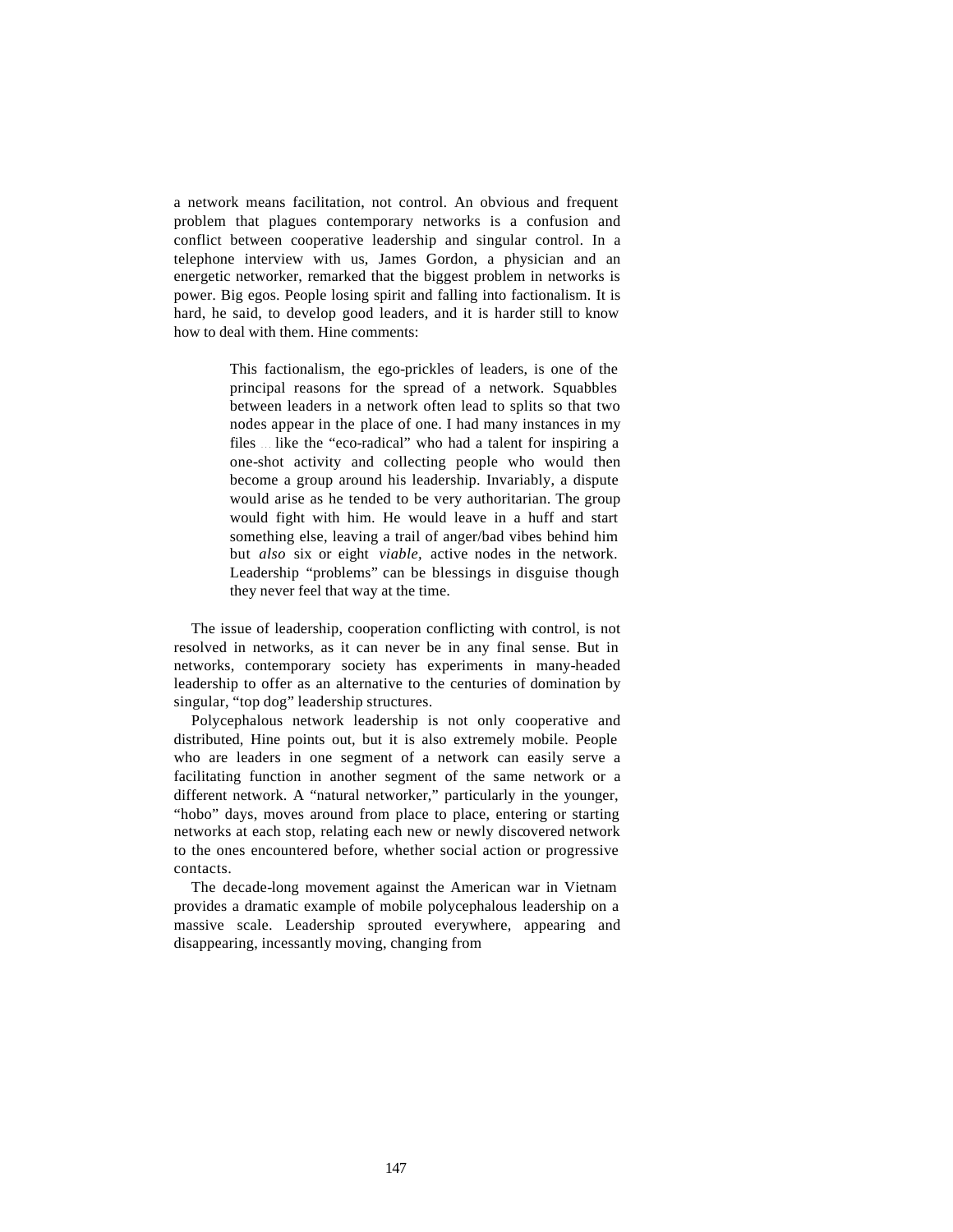moment to moment. Multiple leadership worked because there was a strong central core of values and assumptions that all members of the antiwar network shared either implicitly or explicitly.

In an active, dynamically growing network oriented to a change in the status quo, leadership may be even more than multiheaded and mobile. When a bureaucracy tries to suppress an unwelcome network, it may find itself confronting the second labor of Hercules. Each time one head was cut from the body of the Hydra, this multiheaded dragon of fable, two heads grew in its place. In multiple-leader networks, new leaders emerge in response to circumstance and need, and two heads will arise to fill a role left by the removal of any one head as needs demand.

#### **The** *process of networking*

#### (6) Relationships

Networks work because of the dynamic relationships that transpire among the people involved. To understand the process of networking, we have to shift from thinking about *things* and the way they are built to thinking about *relationships* and the way they behave.

Normally, through the conceptual glasses of substance and space, we are tuned to the things of the world, looking for solidity when we sit down and detouring around objects in our way. When we look at networks through the same materialistic glasses, they seem quite invisible. "Networks," writes Johnny Light, a veteran networker originally based in Detroit, "are quite invisible to the eye and difficult to document." But we all know, as futurist Robert Theobald says, "that much of the work in any system is done through informal and invisible networks, rather than through the formal visible authority structures.''

Networks seem invisible because so much of the meaning of networks is bound up in relationships: the links, connections, communications, friendships, trusts and values that give the network its life. In a network, the spatial furniture can be quite minimal: a phone, index cards, file drawers, a room in the basement. Try using time-lapse photography magically tuned to the vibrations of human relationships. A network is revealed as having a richly diverse ecology of intertwining patterns and flows.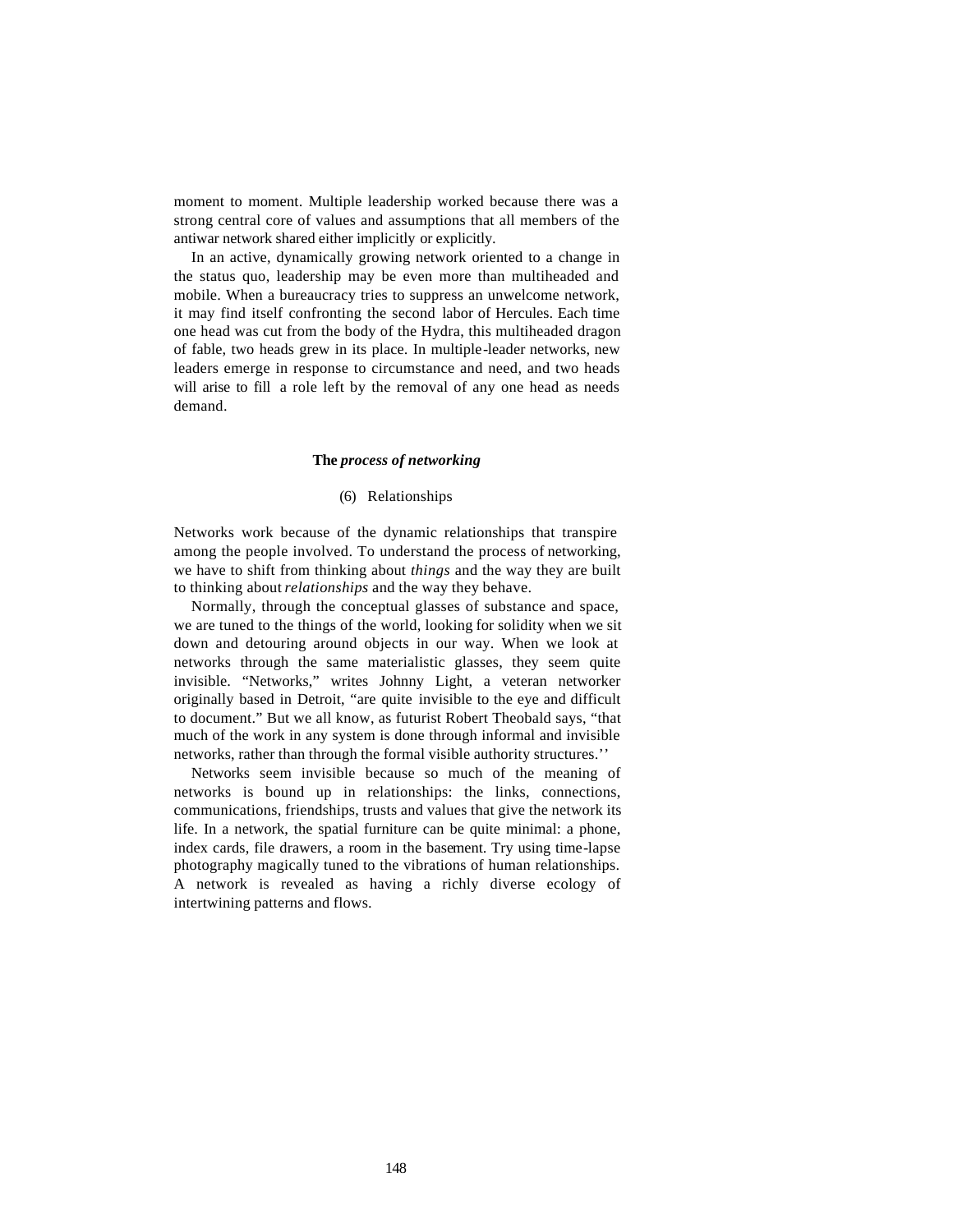Another image of the visible and invisible worlds beneath our noses is suggested by a flight along the northeast megalopolis corridor from Boston to Washington (BOS-WASH, as the people on the air shuttle call it). In the morning, on the flight south, the structures and fixed patterns of the industrial world fill the window: roads, buildings, football fields, water towers. On the trip north, at night, a wonderous transformation has occurred. There are no asphalt parking lots, nor brick- and-mortar factories, nor geometrically plowed fields. Instead there are ribbons and clusters of light, myriad faint pinpricks in dark spaces between great shimmering seas of urban brilliance—a reality completely invisible to the daytime traveler.

## (7) Fuzziness

Now that you have tuned your mental vision to relationships, look again at the networks around you. If they still seem fuzzy, do not worry. Your relational glasses are not foggy, nor is your channel having technical difficulties. The boundaries of networks are often blurred and their activity often seems to turn on and off with no discernible regularity.

Think of your personal network. Can you clearly see who is in it and who is not? Is all of it always active with respect to you? Are your experiences with your friends always the same? If your networks are like our networks, the edges fade into an indistinct penumbra of relations and friends of friends. The personal network of Jack Eyerly, a "networker's networker" in Portland, Oregon (the "city of ash, roses and rain"), "is a scattergun of affectations and affections, a universe of layered maps and diagrams, dark and bright, illuminated one by the others."

Hierarchies and bureaucracies are clearly bounded. You are either in or out. You are either a part of the royal family or you are not. You either work for General Motors or you do not. Within these institutions, a major subsystem serves as a boundary, like the skin of a body or the borders of a nation. While some networks do indeed have limited, carefully defined memberships, and may even be closed to outside interactions, most networks are quite open and have a very loosely defined participantship. Network patterns ebb and flow according to the needs of the participants and consequences of external events.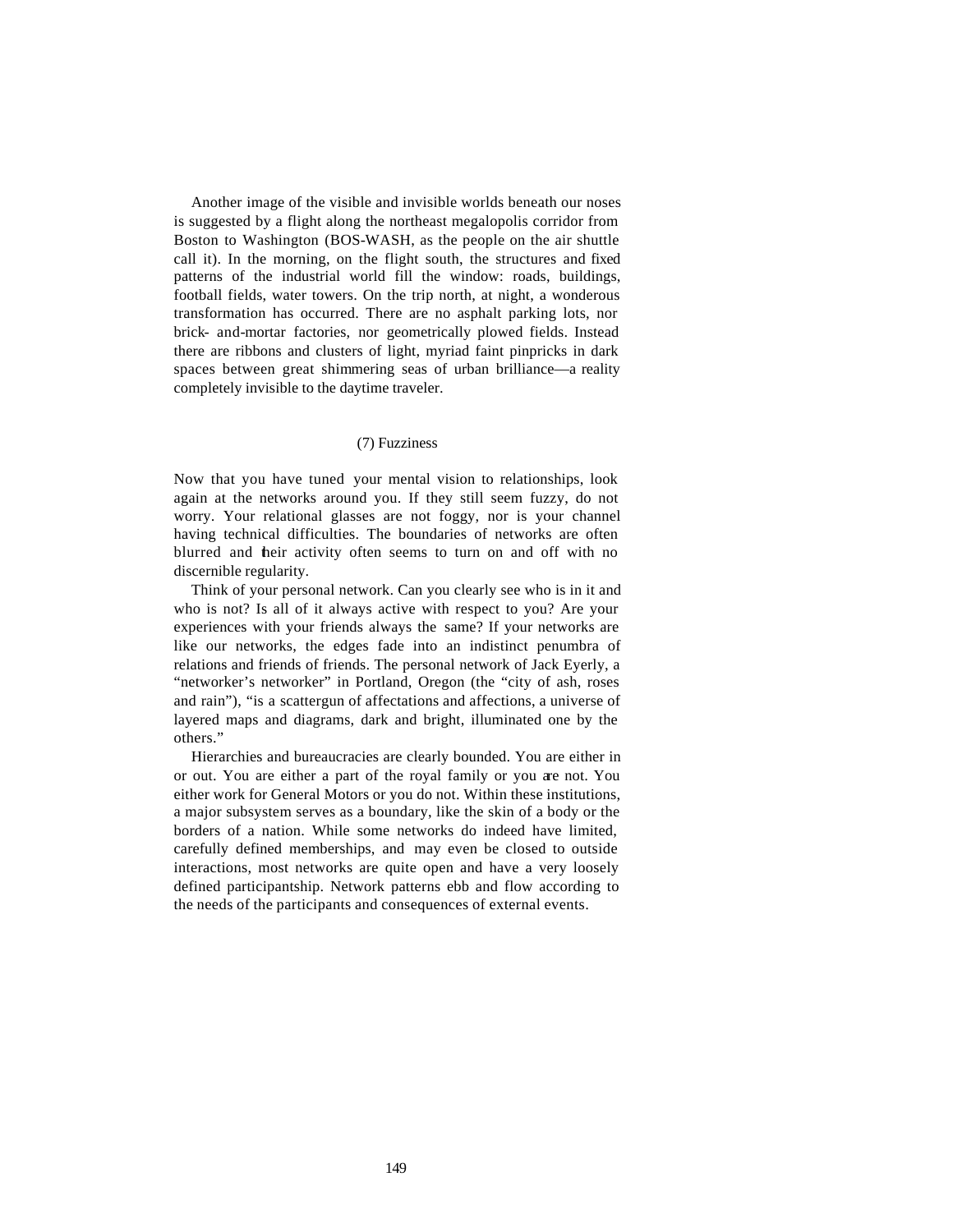In a note to us, Hine said that in her experience "no node in any network is aware of all the other nodes. It is the very nature of networks that they are fuzzily bounded if at all." Instead of being held together within a boundary, a network coheres from shared values, interests, goals, and objectives. A network is recognized by its clusters of interaction and channels of communication, rather than by a fixed boundary that includes and excludes.

It is shared values that establish the persisting identity of a network. Each person creates his or her own fuzzily bounded universe of interactions and values as members of many networks. For Eyerly, "From the beginning I knew the little knots I tied into the tapestry had resonance; they reverberate still. Each new tying is with more skill, but the original tingle remains the final value."

## (8) Nodes and links

If you sat as a fly on our wall one day, you might have observed an exchange something like this:

Robin in Toronto calls us in Boston. He wants to demonstrate the virtues of computer conferencing at his college; do we have any suggestions? We do. Call Barry at the University of Toronto. By the way, does Robin know of any networks in computer-aided art? He does. Robin suggests that we call Jackie at MIT in Cambridge or Ron in Los Angeles.

When we suggest that Robin call Barry, we are functioning as a link while treating Robin and Barry as nodes. When Robin suggests that we call Jackie and Ron, Robin is doing the linking and we are being a node.

In human networks, people are both nodes and links. It is people who set up relationships and it is people who are related. The roles are different but complementary, opposite but necessary for one another. As the above vignette illustrates, within one exchange a person may rapidly alternate between being a node and doing the linking.

Every participant of a network is potentially both a node and a link in the pattern of communication that constitutes the network as a whole. Each participant sometimes initiates or receives information as a node, and each participant sometimes acts as a link for other participants. At the level of personal networks, we daily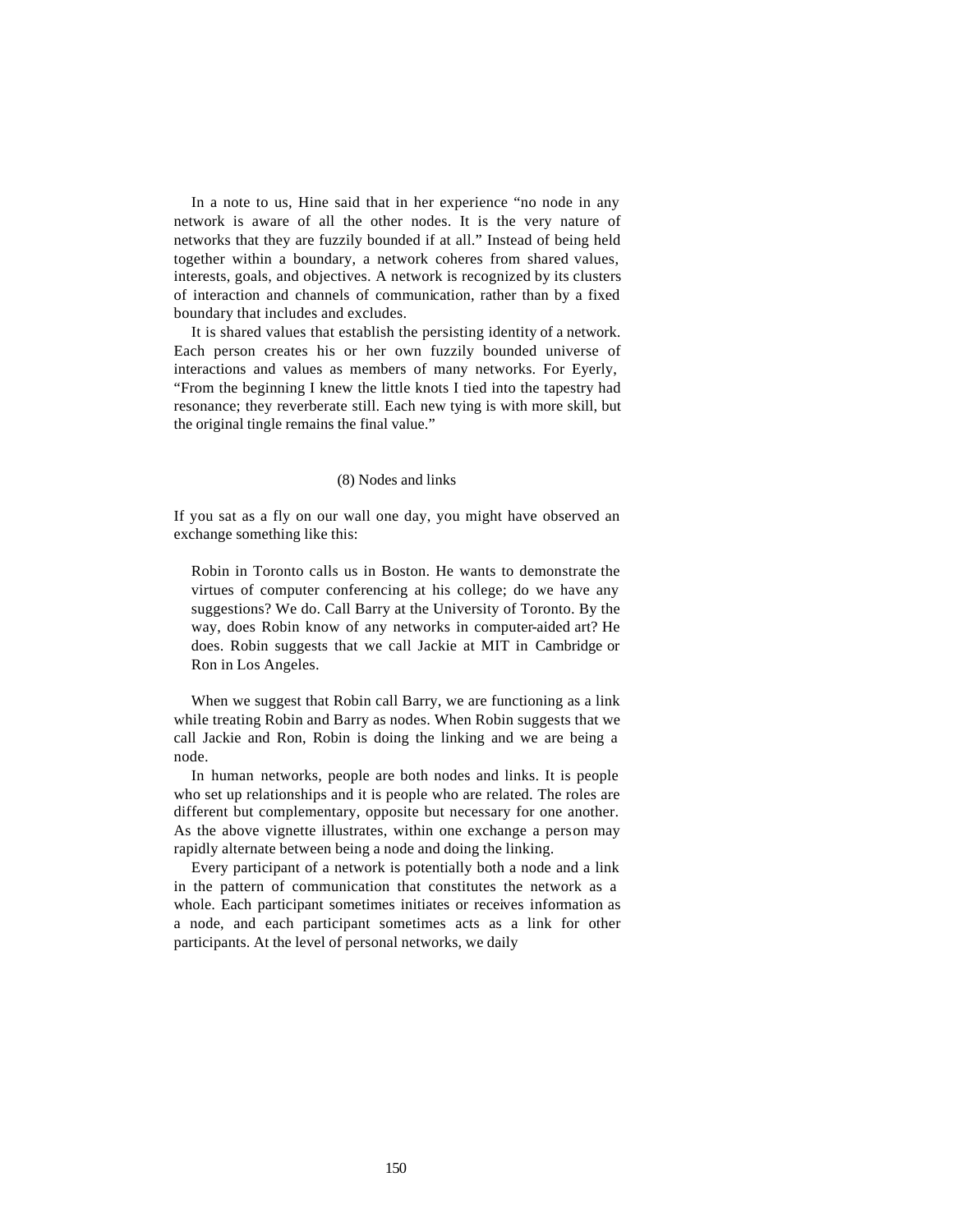experience this constant shifting back and forth between these two roles in communication.

In practice, in most established networks, some people and organizations will be nodes most of the time, while others will take on greater linking responsibilities. Indeed, the people we casually call "networkers" are the people who feel a personal calling to the task of setting up and maintaining relationships—links. Networks typically have a few participants who do most of the linking and many participants who are primarily nodes, but the possible combinations of these interrelationships are endless.

When modern physicists look at reality through their current models, they sometimes see a swarm of particles and they sometimes see a ripple of waves. Nodes and links are like particles and waves: networks may appear to be assemblies of nodes or webs of links, depending upon the perspective chosen. As nodes, participants in a network are like "particles," single entries in a mailing list or phone directory. People are just so many pieces of mail when you are licking stamps. In linking, however, participants seem more like "waves" of interaction, spectra of interests, and diffraction patterns of meaning. When you are talking on the telephone to one of those pieces of mail, the feeling is very different.

#### (9) Me and we

In every area of networking we reached in creating this book, we encountered a deep concern with the relationship between individual people and the many levels of social organization that seem to encompass the person.

With respect to people, networkers do not choose between the one and the many; they affirm both. Many networks express their vision as simultaneously encompassing the integrity and significance of the individual and concern with the importance of cooperation and collective interests. Like networks, people are holons, autonomous individuals inevitably connected to other people by a variety of relationships. We are each simultaneously "me" and ''we.

In the prevailing scientific models of evolution, both old and new, the track of progress seems to run from atoms to cells to organisms to societies. The place of the human individual and the development of consciousness are completely finessed, skipped over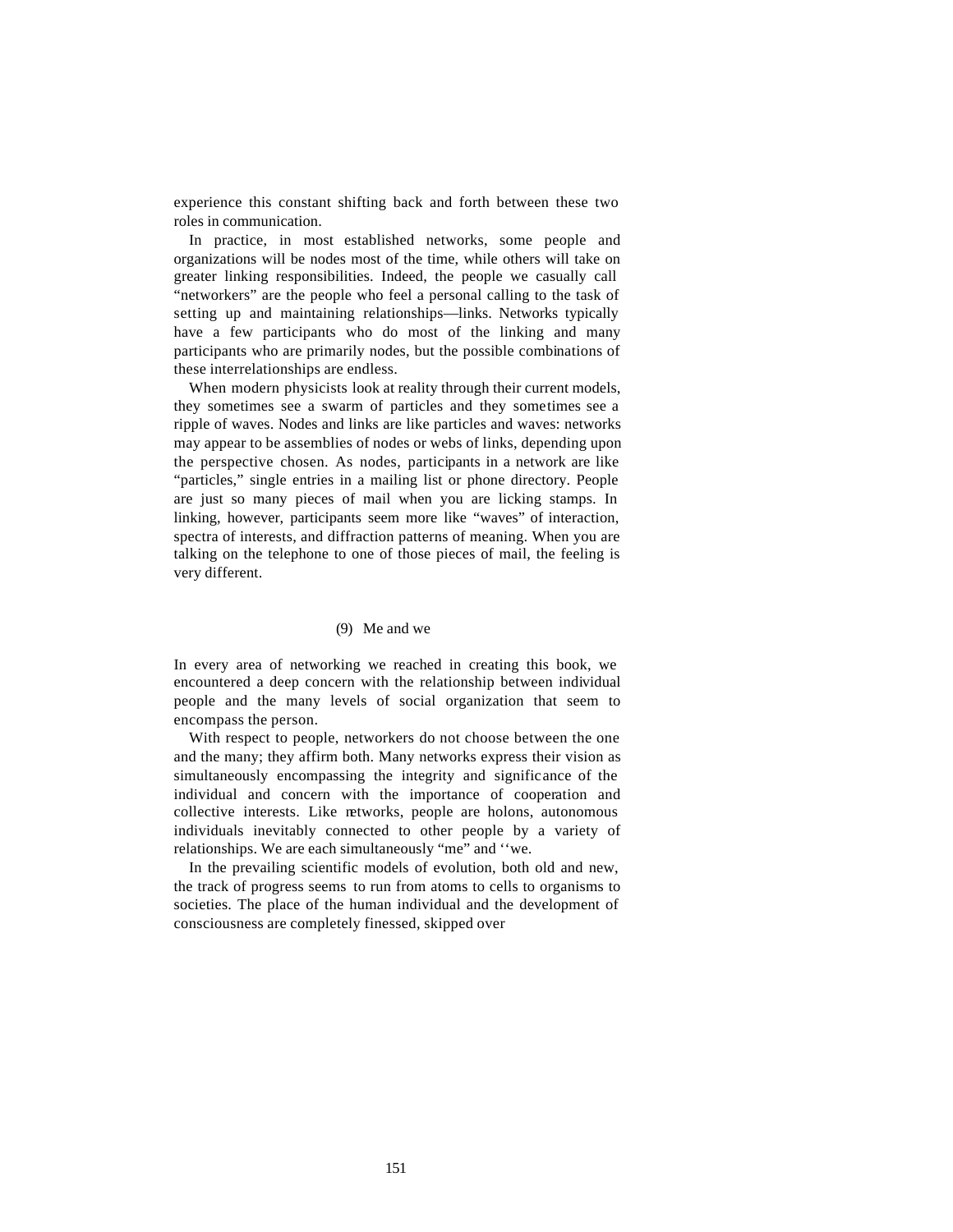as if the question does not have its own unique meaning. On the one hand, people are seen as "special" organisms, and on the other hand people are regarded as simply units in societies. The implication of this viewpoint is that societies made up of people represent a more advanced stage of evolution than the individuals that compose them.

Recognizing a single track of evolution, we also perceive two interconnected rails on a spiraling track, like the double helix of DNA. One rail represents the successive development of more complex levels of individuality—amoebas to mollusks to apes to humans. The other rail represents the successive development of more complex levels of collectivity—mates to groups to tribes to civilizations. Our interpretation of evolution (see Chapter 10) is that the evolutionary development of individuals and their collective forms take place side by side.

Even without the framework of an evolutionary perspective, it is clear that in the worldview of the networkers of the Invisible Planet the value of the individual and the value of the group are equivalent. Of course, within the context of a particular issue, either individual rights or collective interests might be emphasized to redress larger imbalances. Concern may shift from pole to pole within one issue.

When networkers hold self-interest and group-interest together, these values often appear conflicting and ambiguous, perhaps paradoxical. Much of this discomfort naturally comes from our shared conceptual habit of dualism, which encourages us to choose one or the other pole of apparent opposites. But just as a physicist looks first at waves and then at particles to understand the one reality of both together, so each of us daily alternates between group and individual viewpoints to grasp the meaning of our one life.

A remarkable example of a network (and culture) that sees the unity in complements, rather than irreconcilable opposites, is expressed in the statement of principles by the National Indian Youth Council (NIYC):

NIYC views individuals as part of their community and there is no distinction between the two. While NIYC is concerned with individualistic problems such as economic poverty, employment discrimination, health care and education, the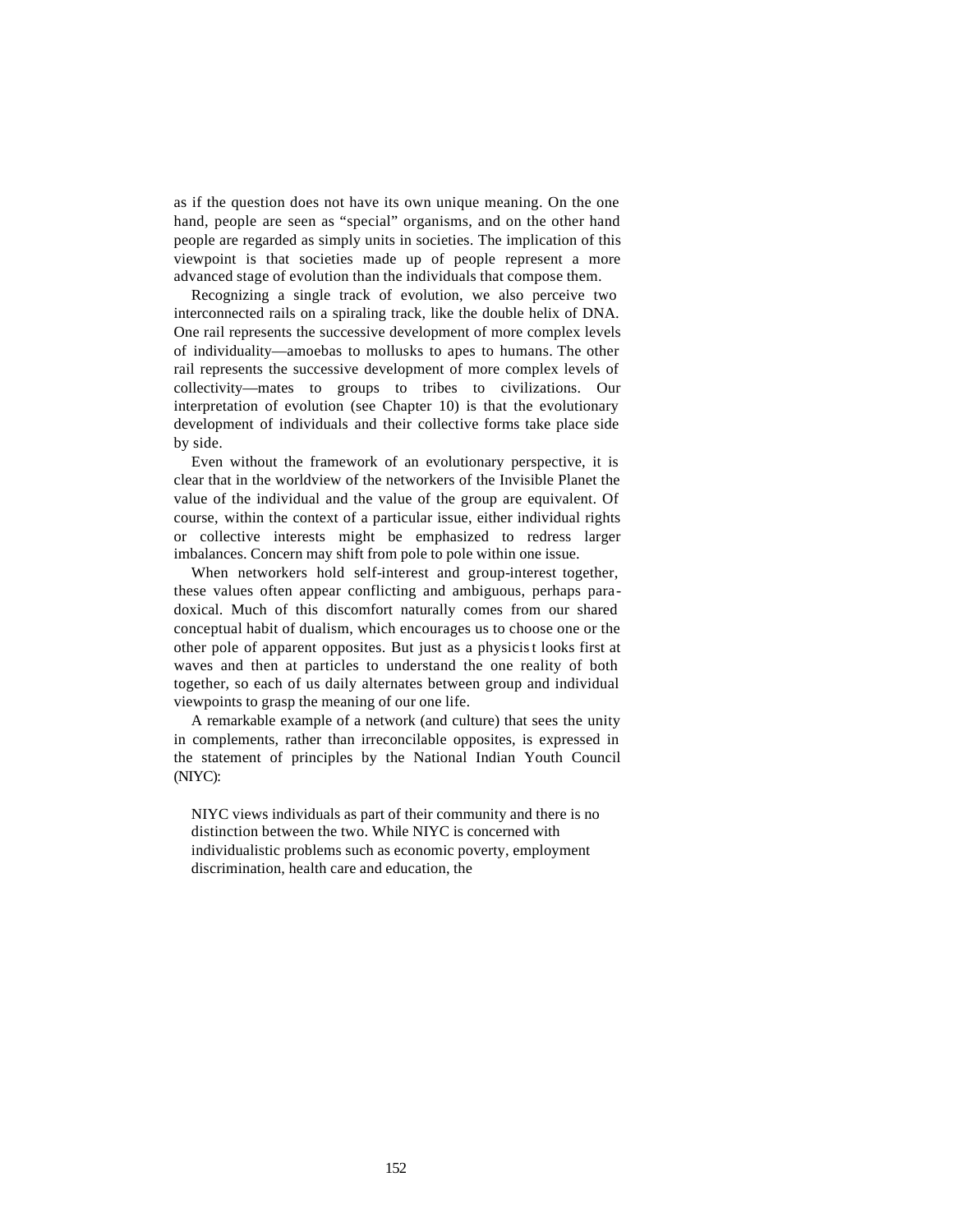approach to these problems includes the community as a whole.

Within this worldview, individuals and communities grow and change together.

On the Invisible Planet, it is commonly recognized that social transformation cannot take place without personal transformation. Describing the common assumptions of the people in the Action. Linkage network he has orchestrated, Theobald, for instance, says, we accept that any effective pattern of action will require us to change both our personal values and the institutions which were formed in the industrial era." Expressing a similar understanding, the newsletter of the National Association for the Legal Support of Alternative Schools displays the following quotation from Kahlil Gibran *(The Prophet)* as a permanent feature of its masthead:

If it is an unjust law you would abolis h, that law was written with your own hand upon your own forehead. . . . And if it is a despot you would dethrone, see first that his throne erected within you is destroyed.

# (10) Values

The context that gives coherence to a network is seen in values, not in objects. Network bonds tend to be subjective, rather than objective, more mental than physical, which is why, as we have said, networks seem so invisible to the object-trained eye.

Our human value heritage is deep and wide, rooted in the origin of the planet and life itself, blossoming over the past half billion years of births and deaths. With each new twist of evolution, life acquired new patterns of values to add to the values already established. The emergence of mortality and sex in simple cell groups, of instinct in reptiles and emotion in mammals, and of tools and speech in the fardistant human generations, have all contributed to our vast value heritage.

Strangely, among the values of the industrial age is the unfortunate paradox that human value is itself devalued. To the old-style scientific observer, measuring stick and rat cage in hand, values seemed mired in subjectivity. Values are "intangible" and cannot be registered on instrument dials; consequently, scientists have said, values must be "unreal." In contrast, among the values of the